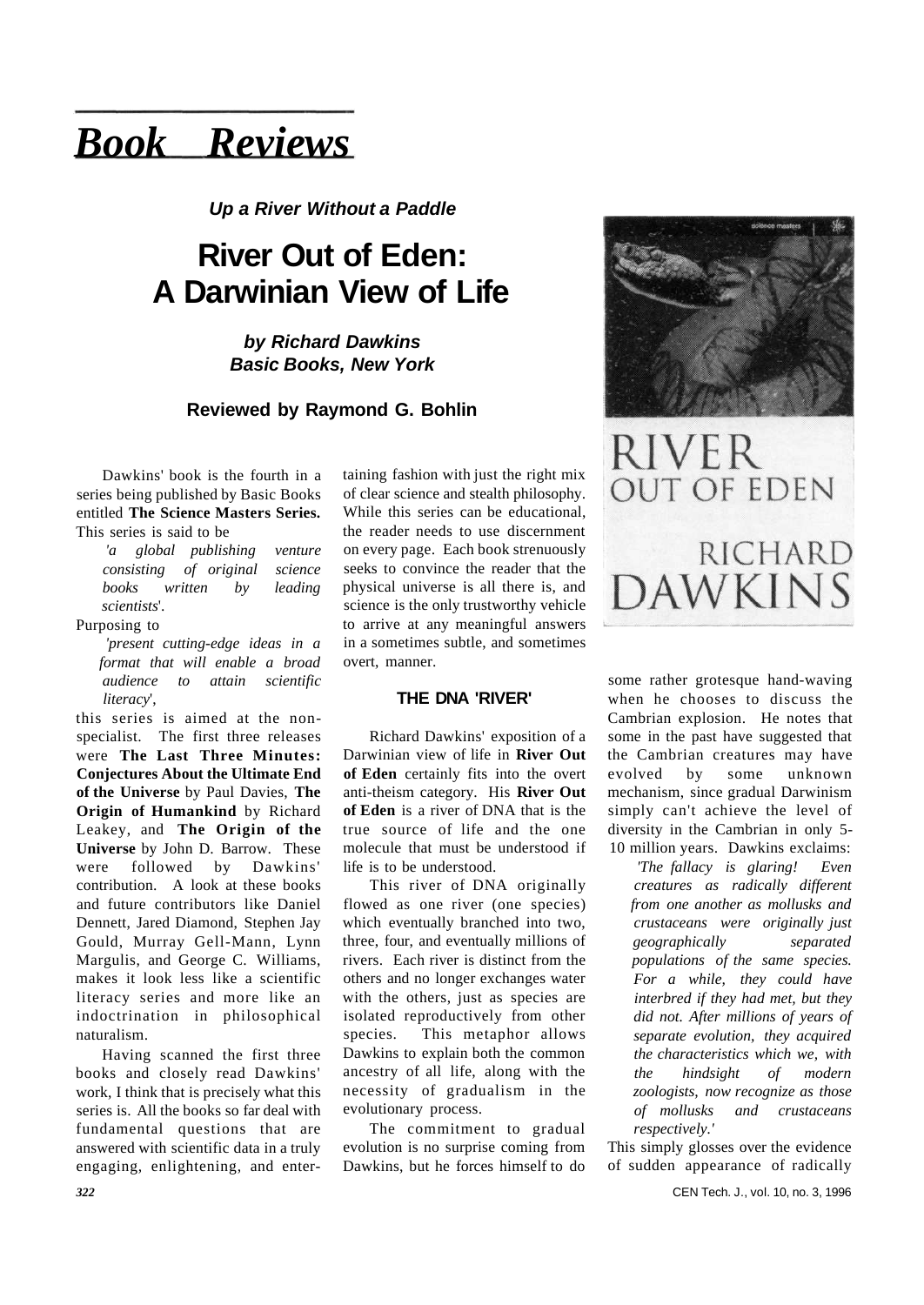different body plans that give no hint of having recently been geographically isolated forms of the same species. Simply saying with gusto that the *'fallacy is glaring'* does not make it so.

Dawkins also refers to this river of DNA as a digital river. That is, the information contained in the DNA river is completely analogous to the digital information of languages and computers. Chapter 1 contains an excellent discussion of the differences between analogue codes and digital codes, and why DNA fits the digital model.

Surprisingly, Dawkins gives away the store in this first chapter. In pressing home the digital analogy, Dawkins first uses probability to indicate that the code arose only once and that we are all, therefore, descended from a common ancestor.

> *'The odds of arriving at the same 64:21 (64 codons:21 amino acids) mapping twice by chance are less than one in a million million million million million. Yet the genetic code is in fact identical in all animals, plants and bacteria that have ever been looked at. All earthly living things are certainly descended from a single ancestor*

So it is reasonable to use probability to indicate that the code could not have arisen twice, but there is no discussion of the probability of the code arising by chance even once. A curious omission! If one tried to counter with such a question, Dawkins would predictably fall back on the assumption of naturalism, that since we know only natural processes are available for the origin of anything, the genetic code must have somehow beaten the odds.

Even more glaring is Dawkins' attempt to awe the reader with the precision of the DNA code by using the illustration of an imprisoned molecular biologist. After being forced to work in a biological-warfare lab by an evil power, the biologist engineers a virus that contains a coded message in the DNA, utilising the 64 codons for the 52 upper and lower case

letters of the alphabet plus punctuation marks, explaining his predicament. The coded message is flagged by the use of an easily recognisable sequence, the first 10 prime numbers. The scientist infects himself with the virus, sneezes on others in the lab and the virus is eventually spread around the world. In attempting to halt the spread of the epidemic, scientists sequence the entire genome of the virus and are alerted to the presence of the coded message by an odd repeated pattern.

*'Alerted by the prime numbers which cannot have arisen spontaneously* — *somebody tumbles to the idea of deploying code-breaking techniques. From there it would be short work to read the full English text of Professor Crickson's Message, sneezed around the world.'*  (Emphasis mine.)

Amazing how the simple series of the first 10 prime numbers cannot have arisen in the genetic code by chance, but the very code itself can. I believe the emperor has no clothes!

#### **COMMON DNA ANCESTOR?**

Chapter 2 attempts to tell the story of the now famous 'African Eve', the idea that we are all descended from a single female, probably from Africa, about 100,000 years ago. This conclusion originates from sequence data of the DNA contained in mitochondria. Mitochondria, hence mitochondrial DNA, are inherited maternally. The sperm injects only nuclear DNA into the egg cell; therefore all our mitochondria are inherited from our mother. Therefore, an analysis of mitochondrial DNA reveals maternal history only, uncluttered by the mixture of paternal DNA. Dawkins thus takes us on a rather tortuous route to prove that we are all (maternally) descended from one individual regardless of whether we know who that is.

Finally, Dawkins makes his case for the reliability of molecular phylogenies. Here he glosses over weaknesses in the theory and actually misrepresents the data. On page 43 he says,

*'On the whole, the number of cytochrome c letter changes separating pairs of creatures is pretty much what we d expect from previous ideas of the branching pattern of the evolutionary tree.'* 

Later on page 44 when speaking of all molecular phylogenies performed on various sequences,

> *'They all yield pretty much the same family tree* — *which by the way, is rather good evidence, if evidence were needed, that the theory of evolution is true.'*

Besides implying that evidence is not really needed to prove evolution, Dawkins stumbles in trying to display confidence in the molecular data. What exactly does 'pretty much' mean anyway?

He makes the errant claim that the differences in speed of evolution exhibited by different proteins and genes reflect the degree that a protein can tolerate amino acid substitutions. The less a protein can tolerate changes in its amino acid sequence and still perform its function, the fewer the number of substitutions over millions of years. In other words, the greater the functional constraints on a protein the less variation over the years; the fewer the constraints, the greater the variation. But the idea of functional constraints has not been verified by the data, which of course Dawkins does not bother to mention. Michael Behe reported in 1990 that the histones, thought to be the most functionally constrained proteins known, tolerate deletions and substitutions quite well.<sup>1</sup>

While this chapter contained the usual degree of arrogance from Dawkins, particularly in his disdain for the original account of Adam and Eve, it was somewhat less compelling or persuasive than is his usual style. He hedged his bet frequently and simply waived his hand at controversy. Unfortunately, this may not be picked up by the unwary reader.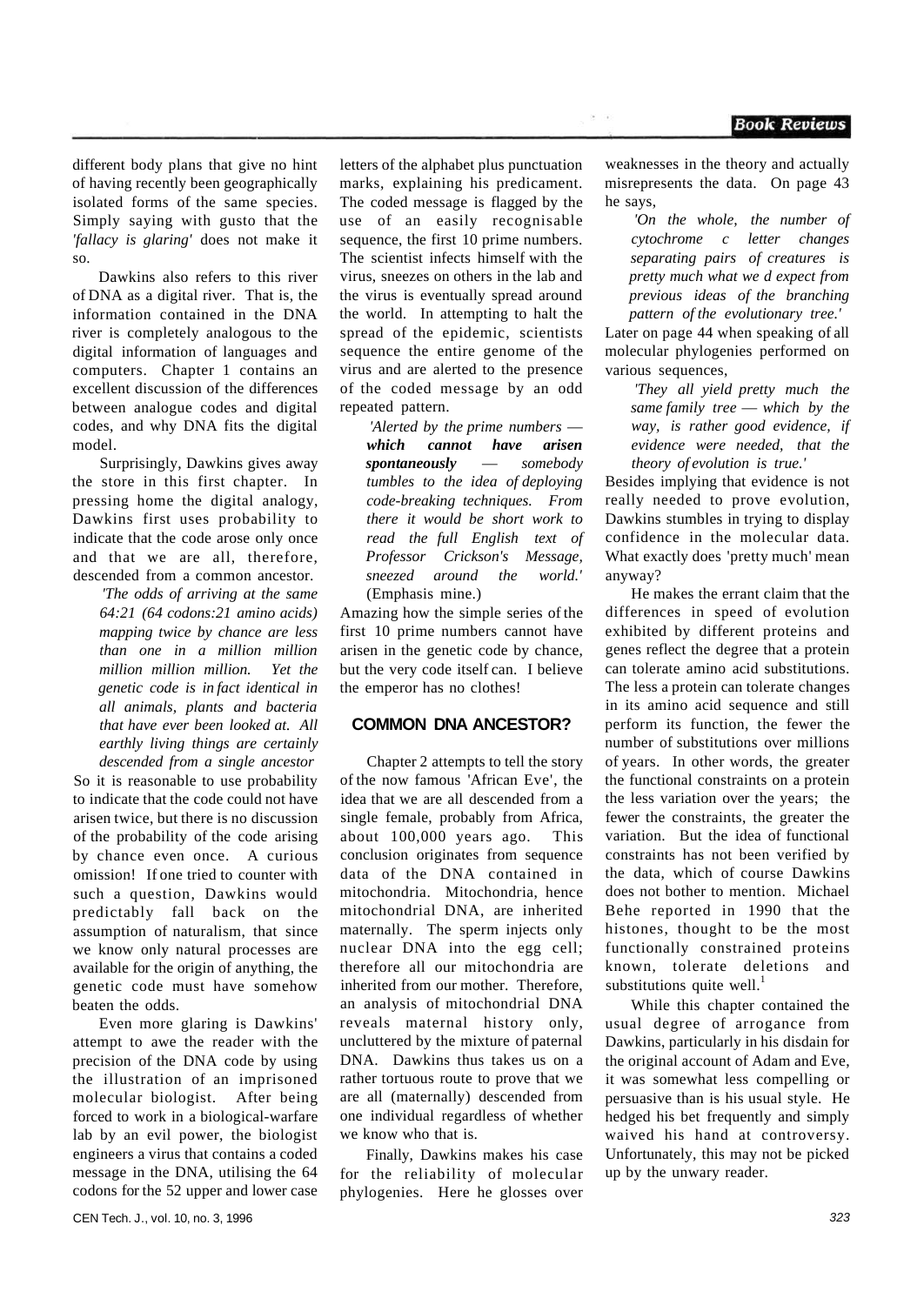# **THE 'PROBLEM' OF DESIGN**

In Chapter 3, 'Do Good by Stealth', Dawkins launches a full-scale assault on the argument from design. After presumably debunking arguments from the apparent design of mimicry (not perfect design, you know, just good enough) Dawkins states,

*'Never say, and never take seriously anybody who says, "I cannot believe so-and-so could have evolved by gradual selection." I have dubbed this fallacy "the Argument from Personal Incredulity.'"* 

To some degree I'm afraid that many creationists have given Dawkins and others an easy target. Such a statement, 7 *cannot believe . . .,'* has been used many times by wellmeaning creationists but is really not very defensible. It is not helpful to simply state that you can't believe something; you must elaborate the reasons why.

First, Dawkins levels the charge that much of what exists in nature is far from perfectly designed and is only good enough. This he claims is to be expected of natural selection rather than a designer. His examples include the mimicry of orchids to appear and smell like a female wasp to elicit copulating behaviour by the male wasp and thereby pollination of the orchid, the red belly of male sticklebacks to attract a female, gull parenting and feeding behaviour, and other lesser examples. Dawkins painstakingly assembles plausible sequences to indicate that it is not all that difficult to envision a process of natural selection and mutation to account for these wonders of the natural world.

To begin with, the lack of perfection in no way argues for or against a designer or natural selection. I have always marvelled at some evolutionists who imply that if it isn't perfect, then Nature did it. Just what is perfection? And how are we to be sure that our idea of a perfect design wasn't rejected by the Creator because of some flaw we cannot perceive? It

is a classic case of creating God in our own image. The evolutionists are the ones guilty of erecting the straw man argument in this instance. In addition, Dawkins fully admits that these features work perfectly well for the task at hand. The Creator only commanded His creatures to be fruitful and multiply, not necessarily to be perfectly designed (humanly speaking) wonders. Romans 1:18-20 indicates that the evidence is sufficient if you investigate thoroughly.

Dawkins oversimplifies the complexities in each case history. For example, in the wasp/orchid mimicry, he claims that maybe the wasp doesn't need a perfect mimic of a female to get the process started. He illustrates how easy it is to sexually arouse human males and concludes on page 62,

*'Perhaps a fleeting view of a female is all a fast-flying wasp can expect to get before attempting to copulate with her. Perhaps male wasps notice only a few key stimuli anyway.'* 

But if it doesn't need to be perfect, why does it appear to be so? Why has the orchid wasted so much energy approaching perfection when it is not needed? And where did the genetic capacity for genetic variation in orchids that allow for such diversity come from? Other flowers show variety in colour, but no variety at all in shape. Orchids show amazing diversity in both colour and shape. This indicates a tremendously complex genetic system to allow for such diversity. There is more to consider than just the wasp. One must also calculate the difficulties for the orchid as well. Dawkins ignores the complexities of this part of the equation. And finally, just what does human sexual response have to do with wasps anyway?

Later on page 67, after explaining the limits of wasp eyesight, Dawkins reasons that

*'At least in some respects, then, wasps are easy to fool. It is a very different kind of fooling from that engineered by the orchid. . . . If* 

**324 CEN Tech. J., vol. 10, no. 3, 1996** 

*insect eyesight is so poor, and if wasps are so easy to fool, why does the orchid bother to make its flower as wasp-like as it is? Well, wasp eyesight is not always so poor'* 

Well there you have it, wasp eyesight is poor enough to get mimicry started, but not so poor as to be always fooled and, therefore, needs further perfection by the orchid to keep the process going. Someone is having their cake and eating it too!

Another aspect of Dawkins' argument that struck me concerned his contention that wasps and other insects see the world very differently than we do, and we shouldn't presume that our view of perfection will be the same as theirs. This exemplifies an evolutionary philosophical conundrum that is rarely addressed. Our eyesight, and concomitantly our brain, has presumably been shaped by evolution to interpret the world in such a way as to aid in survival and reproduction, not necessarily as it really is. Perhaps the insects perceive reality better than we do. How can we know? C. S. Lewis quotes from J. B. S. Haldane's **Possible Worlds:** 

*'If my mental processes are determined wholly by the motions of atoms in my brain, I have no reason to suppose that my beliefs are true ... and hence I have no reason for supposing my brain to be composed of atoms.'<sup>1</sup>*

Ultimately, within philosophical naturalism, there is no truth. So why try to persuade anyone of anything?

In pages 78-82 Dawkins then moves to the eye and utilises a computer simulation experiment performed by Dan Nilsson and Susanne Pelger to demonstrate how easy it would be to evolve vertebrate (camera) eyes. They claimed that it would take less than 0.5 Ma to evolve such an eye, if it evolved in animals with one generation per year. Again, Dawkins' explanation can be very convincing until you begin asking some questions. For instance, Dawkins begins with three layers of specialised tissues. Where did these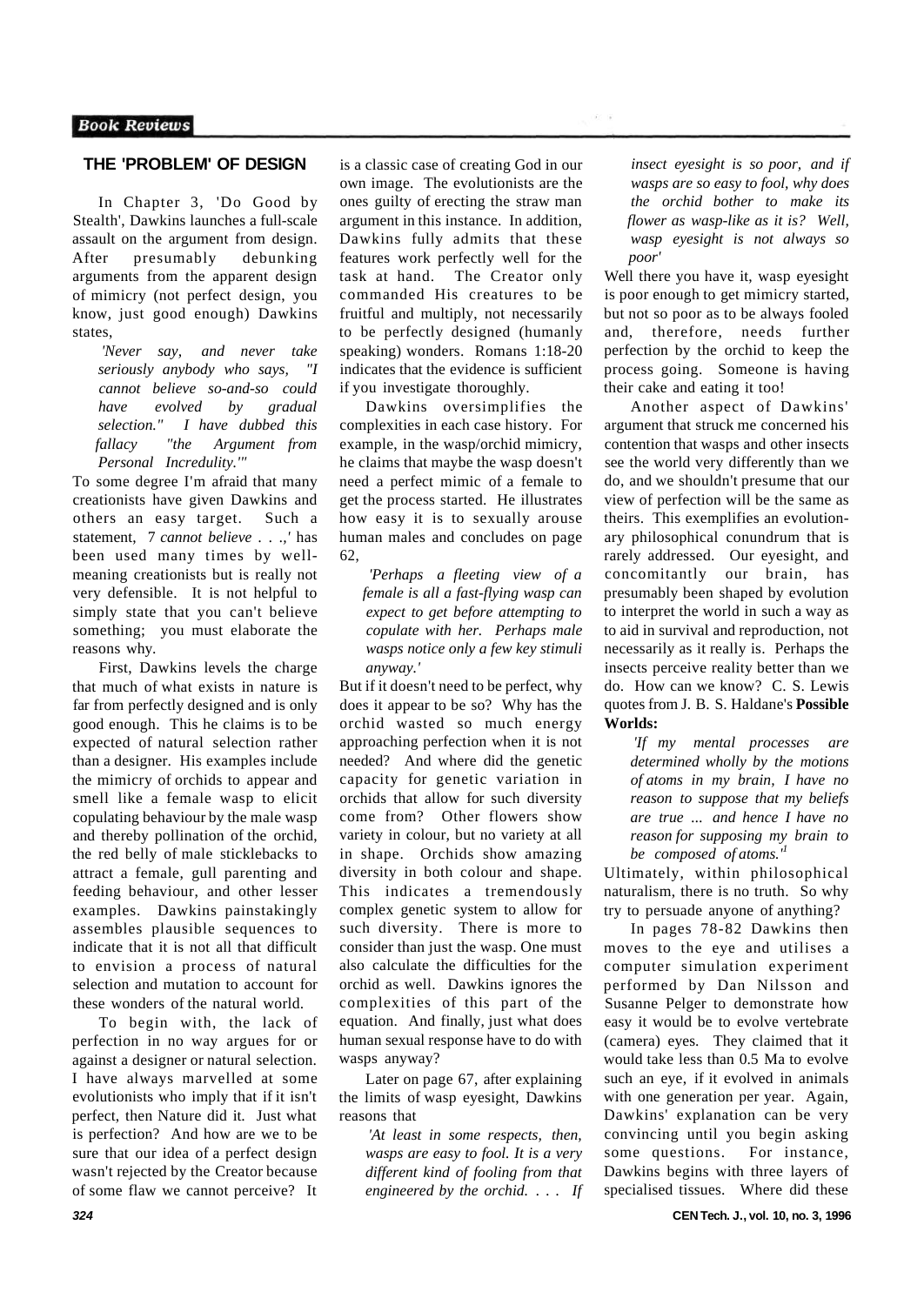come from? Dawkins waves his hand and says you have to start somewhere. But these are already completely ignored. The programme is set to run by accumulating changes in the structure of these tissues, with the only criterion being that the changes must be small and an improvement on what went before. 'Improvement' was defined as the visual acuity or spatial resolution of the image, which can be calculated as a single real number. However, as Dr George Marshall, Jules Thorn Lecturer in Ophthalmic Science at the University of Glasgow, Scotland, points out:

'. . . *even if there is an eye, it will be useless unless the organism has the neural and/or mental processes to utilize information perceived by the eye. How can a chance mutation provide this complexity in several different structures'*<sup>3</sup>

However, just because something is an 'improvement' is no guarantee that the change is significant enough to be selected for in a population.<sup>4</sup>

Dawkins then makes a pitch for the necessity of gradualism in evolution. On page 83 he states,

*'A key feature of evolution is its gradualness. This is a matter of principle rather than fact.* . . . *Evolution is very possibly not, in actual fact, always gradual. But it must be gradual when it is being used to explain the coming into existence of complicated, apparently designed objects, like eyes. For if it is not gradual in these cases, it ceases to have any explanatory power at all. Without gradualness in these cases, we are back to miracle, which is simply a synonym for the total absence of explanation.'* 

Dawkins proclaims that his explanation is the only game in town, by definition. And he is doing the defining. Intelligent design does have explanatory power, as was dramatically demonstrated by the contributors to **The Creation Hypothesis.<sup>5</sup>**

Dawkins further closes off **CEN Tech. J.,vol. 10, no. 3, 1996 325** 

criticism by declaring that

*'There will be times when it is hard to think of what the gradual intermediates may have been. These will be challenges to our ingenuity, but if our ingenuity fails, so much the worse for our ingenuity.'* 

So if explanations fail us, the fault is not with the evolutionary process, just our limited thinking. How convenient that the evolutionary process is so unfalsifiable in this crucial area. But this is science and intelligent design is not!

Dawkins concludes the chapter with a discussion on the evolution of the honeybee waggle dance. It is filled with probabilistic statements like

*"The suggestion is that. . . Perhaps the dance is a kind of. . . It is not difficult to imagine . . . Nobody knows why this happens, but it does . . . It probably provided the necessary . . .'!* 

Yet at the end, Dawkins proclaims, *'we have found a plausible series of graded intermediates by which the modern bee dance could have been evolved from simpler beginnings. The story as I have told it. . . may not be the right one. But something a bit like it surely did happen.'* 

Again, 'it happened' only because any other explanation has been disallowed by definition and not by the evidence.

#### **WHY PURPOSE?**

Dawkins concludes his attack on design with a more philosophical discussion in Chapter 4, 'God's Utility Function'. He begins with a discussion of the ubiquitous presence of 'cruelty' in nature, even mentioning Darwin's loss of faith in the face of this reality. Of course his answer is that nature is neither cruel nor kind, but indifferent. That's just the way nature is.

But a curious admission ensues from his discussion. And that is, *'We humans have purpose on the brain.'*  Dawkins just drops that in to help him put down his fellow man in his usual arrogant style. But I immediately asked myself, Where does this 'purpose on the brain stuff come from? The rest of nature certainly seems indifferent: why is it that man, within an evolutionary world view, has 'purpose on the brain?' In his attempt to be cute, Dawkins has asked an important question: why is man unique in this respect? As Christians, we recognise God as a purposeful being; therefore if we are made in His image, we will also be purposeful beings. It is natural for us to ask *Why?*  questions. But Dawkins just rides past the implication. No doubt if pressed, someone will dream up some selective or adaptive advantage for this trait. But this, as usual, would only be hindsight, based on the assumption of an evolutionary world view There would be no data to back it up.

The point does lead him, however, to an interesting conclusion about *Why?* questions. He says some of them are simply inappropriate and not worth asking, much less answering. But in discussing our temptation to always ask these why questions, Dawkins states on page 96,

*'And the same temptation is often positively relished when the topic is the origin of all things or the fundamental laws of physics, culminating in the vacuous existential question "Why is there something rather than nothing? "* 

This fundamental philosophical question is vacuous to someone like Dawkins simply because he has no answer for it within his world view. He knows this will be very unsatisfying for most people, so he simply seeks to evade the question by declaring it out of bounds. He completes his condescension on page 98 when he says,

*'Before Darwin, even educated people who had abandoned "why" questions for rocks, streams and eclipses still implicitly accepted the "why" question where living creatures were concerned.*  [Presumably because Dawkins admits on the previous page that living things *"seem to have* 

#### **Book Reviews**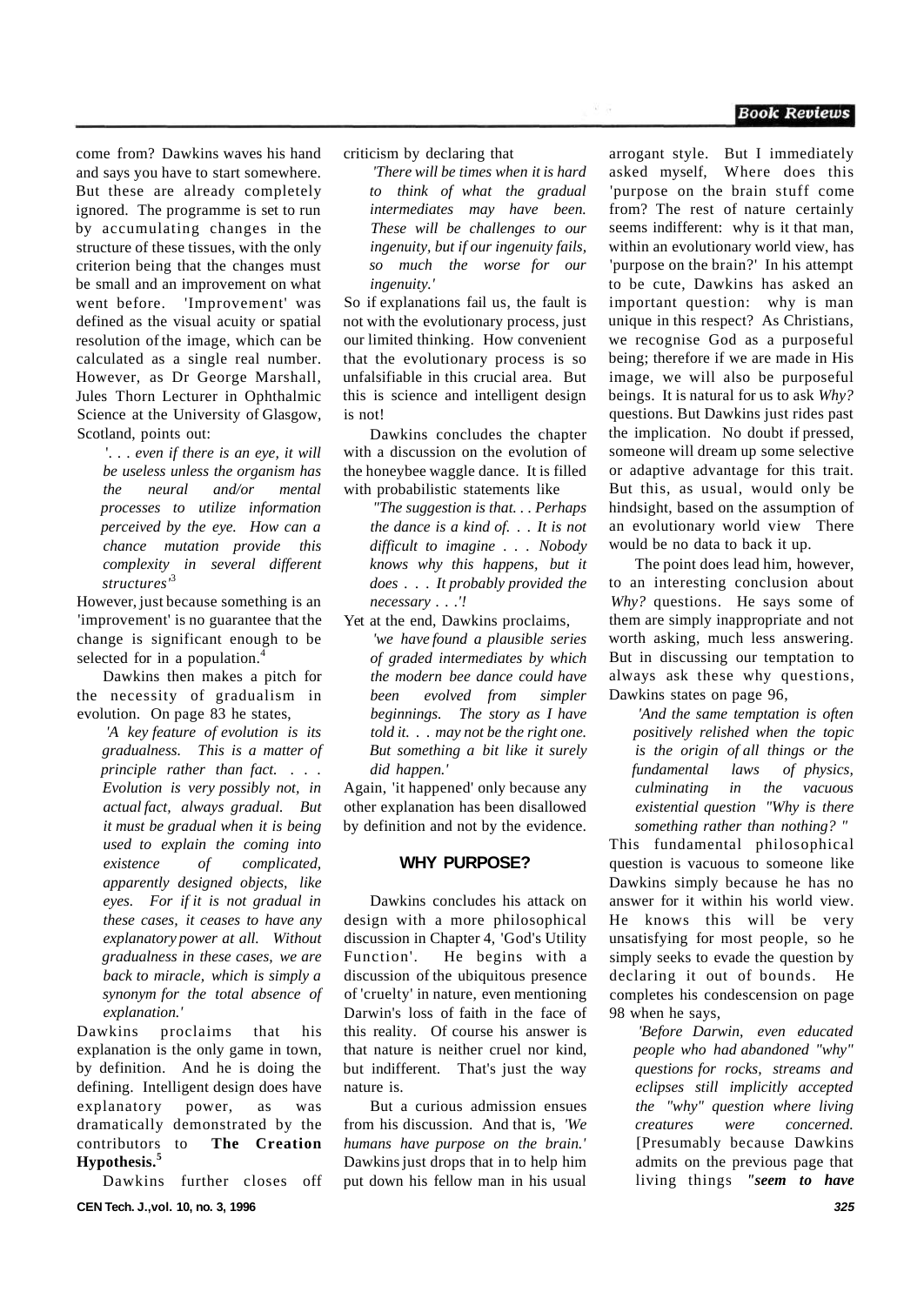#### *purpose written all over them."] Now only the scientifically illiterate do!*

Arrogance and condescension is the only answer that Dawkins can offer.

In the next paragraph, however, Dawkins admits that evolutionary biologists do ask 'Why' questions, like *'Why do birds sing?',* but only in a special metaphorical sense. The assumption of design is only used as a working tool. Organisms expend so much energy on complex structures that selection must have crafted them for some 'purpose'. It would be too big of a waste of energy otherwise.

Dawkins then introduces the concepts of reverse engineering and utility function. Reverse engineering means deducing the purpose of some unknown object that at least appears to be designed. In living things this means complex structures. Utility function refers to the thing which the engineering is attempting to preserve or enhance. According to Dawkins the universal utility function is the maximising of DNA into the next generation. *'Why are forest trees so tall? Simply to overtop rival trees.'*  Those that succeed maximise their DNA replication. A mad race ensues for the tallest trees that may seem rather wasteful.

*'It is ludicrous and wasteful only from the point of view of a rational economic planner thinking in terms of maximizing efficiency. But it all makes sense once you understand the true utility function* — *genes are maximizing their own survival'* 

Dawkins' point can only be made by anthropomorphising DNA as if it is intentionally maximising its survival. Of course such is not the case; it only looks that way. There is only an 'illusion' of intentionality. With all these illusions one cannot help but at least expect that, at the very least, there is an illusionist behind it all.

At the chapter's end Dawkins returns to his initial topic.

> *'So long as DNA is passed on, it does not matter who or what gets hurt in the process. . . .But Nature*

*is neither kind nor unkind* ... . *Nature is not interested one way or another in suffering, unless it affects the survival of DNA.'* 

He even admits that this is not a recipe for happiness. The problem of evil returns. Dawkins' simple answer is that there is no problem of evil. Nature just is. He recounts a story from the British papers of a school bus crash with numerous fatalities and reports a Catholic priest's inadequate response to the inevitable 'Why' question. The priest indicates that we really don't know why God would allow such things, but that these events at least confirm that we live in a world of real values: real positive and negative. *'If the universe were just electrons, there would be no problem of evil or suffering.'* Dawkins retorts that meaningless tragedies like this are just what we expect from a universe of just electrons and selfish genes along with equally meaningless **good**  fortune.

However, it is also what we expect in a fallen world. Evolutionary writers never recognise this clear biblical theme. This is not the way God intended His world to be. What is unexpected in an evolutionary world are people shaped by uncaring natural selection who care about evil and suffering at all. Why are we not as indifferent as natural selection? In making his point, Dawkins says that the amount of suffering in the natural world is beyond all 'decent' contemplation. Where does decency come from? He calls the bus crash a 'terrible' story. Why is this so terrible if it is truly meaningless? How can we be such a 'purpose-ridden species'? Clearly, Dawkins cannot live within the boundaries of his own world view We see purpose and fret over suffering and evil, because we are created in the image of a God who has the same characteristics. There are aspects of our humanity that are not explainable by mutation and natural selection. Dawkins must try to explain it, however, because his naturalistic world view leaves him no choice.

## **UNEXPLAINED THRESHOLDS**

Dawkins closes his book with a final chapter on the origin of life and discussion on the possibilities of life elsewhere in the universe. This chapter is a bit of a disappointment because there is really very little to say. To be sure, it is filled with the usual Dawkins arrogance and leaps of naturalistic logic, but there is no real conclusion—just the possibility of contacting whatever other life may be out there.

Dawkins begins with a definition of life as a replication bomb. Just as some stars eventually explode in supernovas, so some planets explode with information in the form of life life that may eventually send radio messages or actual life forms out into space. Dawkins admits that ours is the only example of a replication bomb we know, so it is difficult to generalise as to the overall sequence of events that must follow from when life first appears to the sending of information out into space, but he does it anyway.

While we can clearly distinguish between random and intelligent radio messages, Dawkins is unable to even ask the question about the origin of the information-rich DNA code. I suppose his answer is contained on page 138 when he says,

*'We do not know exactly what the original critical event, the initiation of self-replication, looked like, but we can infer what kind of an event it must have been. It began as a chemical event.'* 

This inference is drawn not from chemical, geological, or biological data. Dawkins takes a few pages to evoke wonder from the reader by documenting the difficult barriers that had to be crossed. It is rather an implication that is derived from his naturalistic world view. It is a chemical event because that is all that is allowed. While it may be difficult, we are assured that it happened!

The book closes with a discussion of the Ten Thresholds that must be crossed for a civilisation of our type to exist. Along the way, Dawkins

*326* **CENTech.J.,vol. 10, no. 3, 1996**